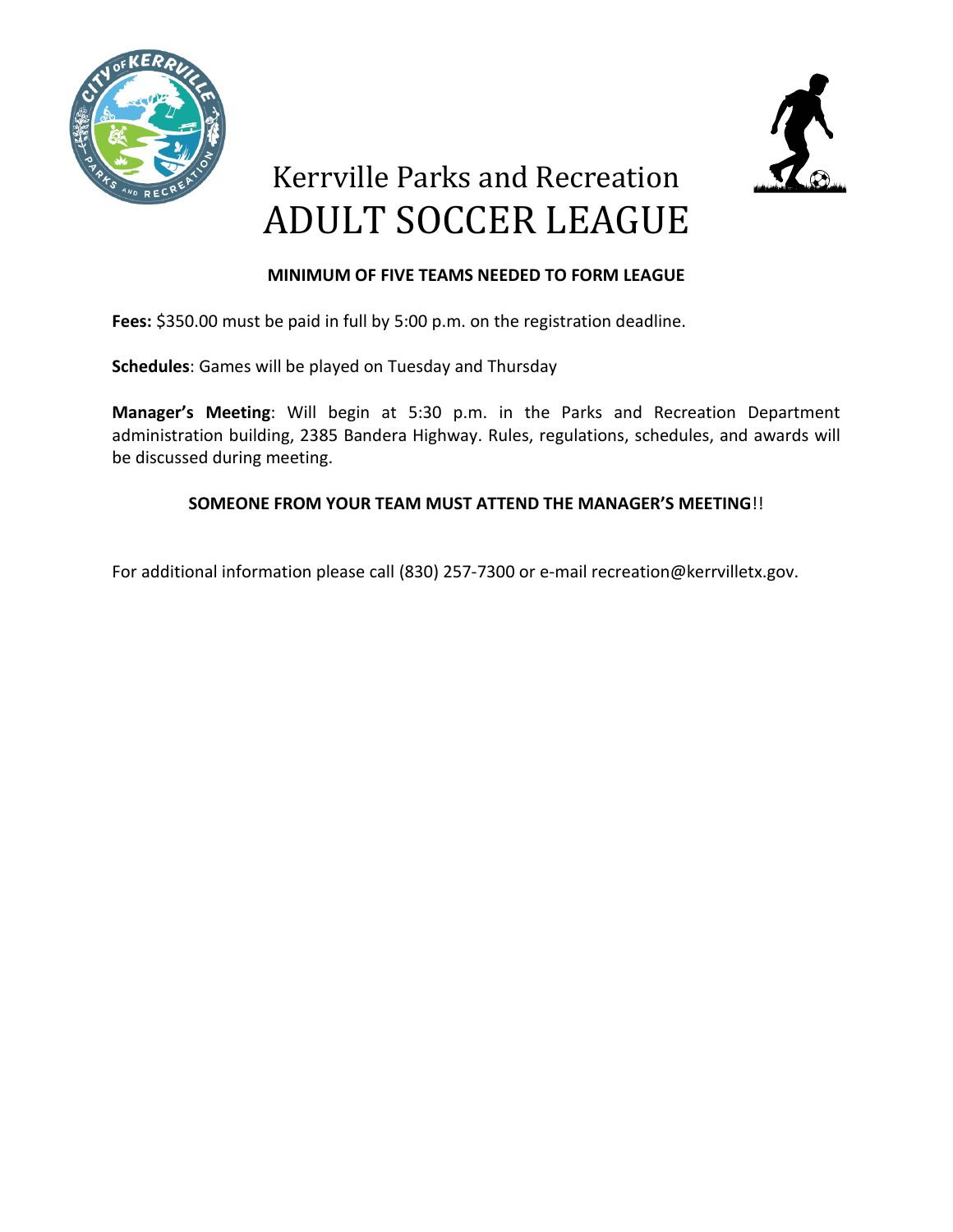

# **ADULT SOCCER REGISTRATION FORM**

- *1. I understand that a fee of \$350 must be paid in full by 5:00 p.m. on the designated registration deadline date.*
- *2.* I understand that if there is are any conflicting dates on which my team cannot play, those dates will be here noted, and that the schedule will stand as it is printed.
- *3.* I understand that if my team pulls out of the league or is suspended due to unsportsmanlike conduct, then all fees paid will be forfeited. Refunds will not be given.
- 4. Lunderstand that rosters and liability waivers are due by the first game. Rosters need to be completed LEGIBLY with complete information.

|                                                                | , understand all the above statements, and am |
|----------------------------------------------------------------|-----------------------------------------------|
| authorized to represent the sponsor and/or team entered below. |                                               |

| Signature (Team Representative) |  |
|---------------------------------|--|
|                                 |  |
|                                 |  |
|                                 |  |
|                                 |  |
|                                 |  |
|                                 |  |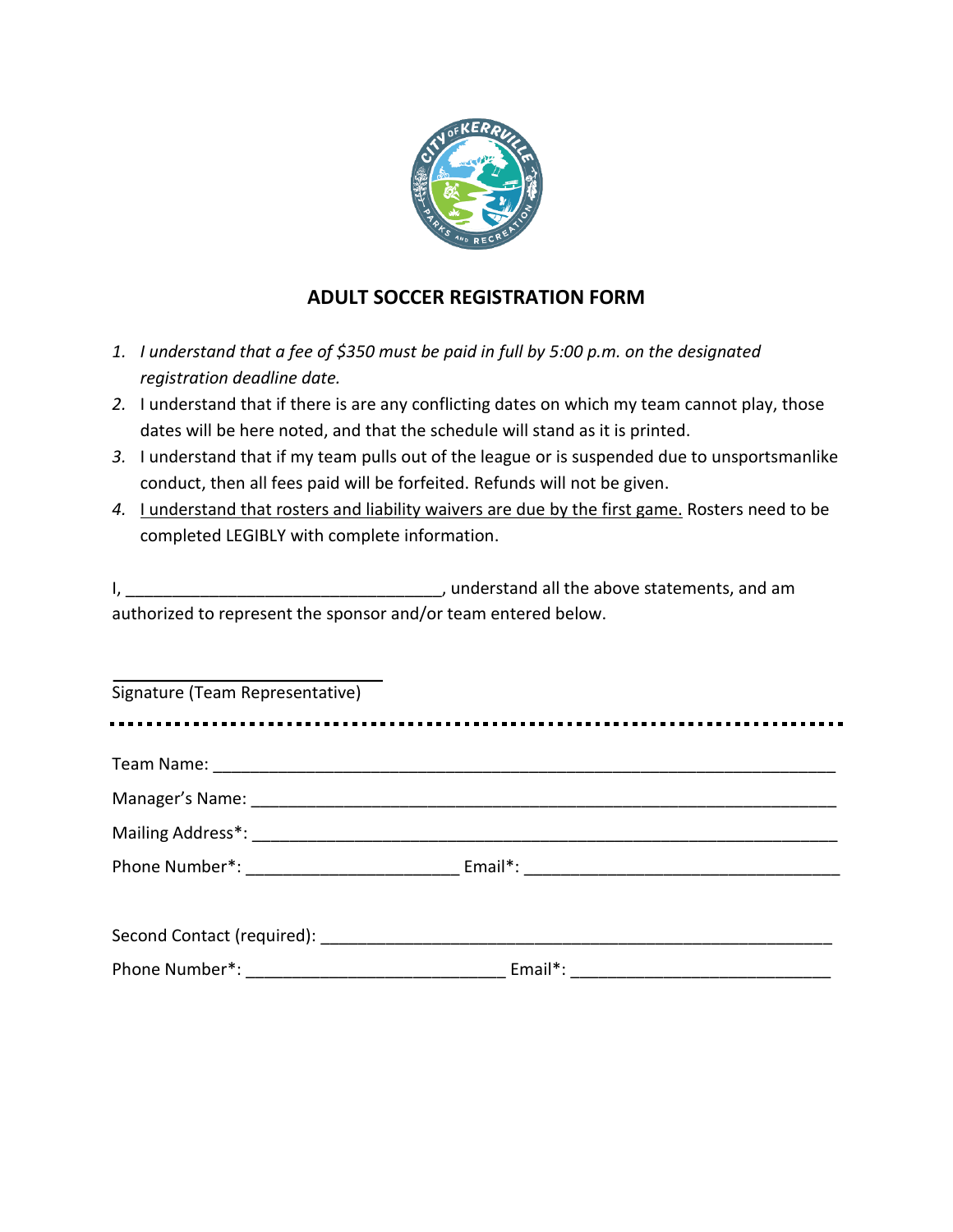### **Participant Release and Waiver of Liability**

WAIVERS MUST BE TURNED IN TO THE PARKS AND RECREATION DEPARTMENT BEFORE ENTRY INTO THE FIRST GAME.

In consideration of my participation in the City Adult Soccer league activities, practices and games, hereby grant the Kerrville Parks and Recreation Department the right to record, broadcast, and otherwise exploit in any and all media my performance in the City Soccer League and to use my name and likeness, voice, and biographical information concerning me in connection herewith.

I assume all risks associated with my participation in the City Adult Soccer League and on behalf of myself and heirs, executors and administrators, in consideration of my participation in the League, I hereby waive all claims against and release and hold harmless the City of Kerrville, its agents and employees, upon whose property the event will take place, from and against any and all claims, damages, liabilities, causes of action, losses, costs, and expenses, including reasonable attorney's fees, arising out of or in connection with my participation in the City Adult Soccer League, including without limitation, death, any personal injuries or loss of, damage to or loss of use of property, which I may incur as a result of my participation in the City Adult Soccer League, including any death, personal injuries or loss of, damage to or loss of use of property which may be the result of negligence on the part of the City of Kerrville. I warrant that I am of legal age and that I have read and fully understand the foregoing terms. (If not, parent or guardian must sign and complete the additional waiver).

Team Name: **Example 20** 

| <b>PRINTED</b><br>NAME/NOMBRE | <b>JERSEY</b><br>NUMBER/NUMERO | SIGNATURE/FIRMA | <b>DATE</b> |
|-------------------------------|--------------------------------|-----------------|-------------|
| 1)                            |                                |                 |             |
| 2)                            |                                |                 |             |
| 3)                            |                                |                 |             |
| 4)                            |                                |                 |             |
| 5)                            |                                |                 |             |
| 6)                            |                                |                 |             |
| 7)                            |                                |                 |             |
| 8)                            |                                |                 |             |
| 9)                            |                                |                 |             |
| 10)                           |                                |                 |             |
| 11)                           |                                |                 |             |
| 12)                           |                                |                 |             |
| 13)                           |                                |                 |             |
|                               |                                |                 |             |